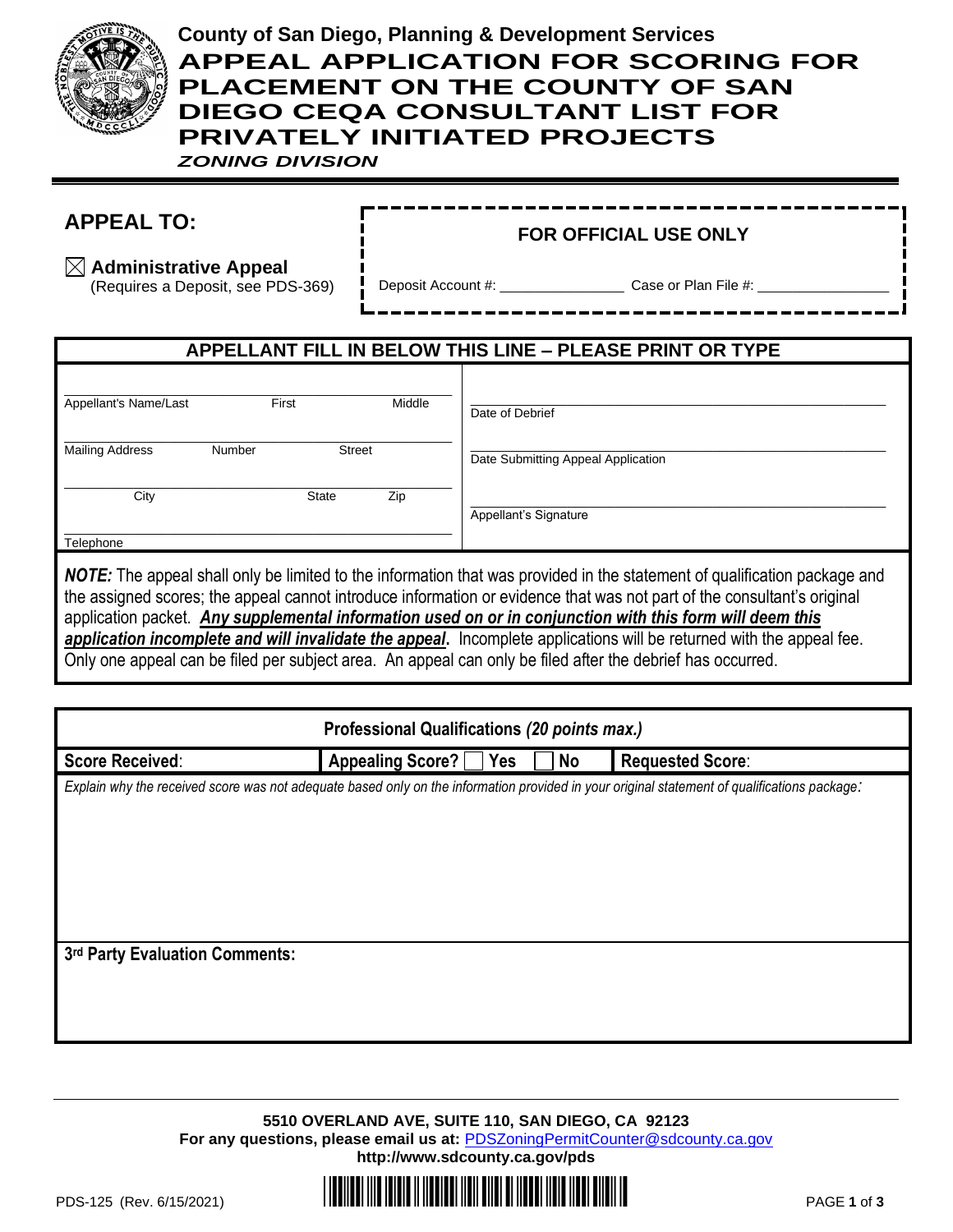

#### **County of San Diego, PDS, Zoning Division APPEAL OF SCORE FOR CEQA CONSULTANT'S LIST**

*Continued*

| Past Performance (40 points max.) |                                                                        |            |           |                                                                                                                                              |  |
|-----------------------------------|------------------------------------------------------------------------|------------|-----------|----------------------------------------------------------------------------------------------------------------------------------------------|--|
| <b>Score Received:</b>            | <b>Appealing Score?</b>                                                | <b>Yes</b> | <b>No</b> | <b>Requested Score:</b>                                                                                                                      |  |
|                                   |                                                                        |            |           | Explain why the received score was not adequate based only on the information provided in your original statement of qualifications package: |  |
| 3rd Party Evaluation Comments:    | Sample Of Work & Supplemental Questionnaire Responses (20 points max.) |            |           |                                                                                                                                              |  |
| <b>Score Received:</b>            | Appealing Score? [                                                     | Yes        | <b>No</b> | <b>Requested Score:</b>                                                                                                                      |  |
| 3rd Party Evaluation Comments:    |                                                                        |            |           |                                                                                                                                              |  |
|                                   | Specialized Experience/Technical Competence (15 points max.)           |            |           |                                                                                                                                              |  |
| <b>Score Received:</b>            | <b>Appealing Score?</b> [                                              | Yes        | <b>No</b> | <b>Requested Score:</b>                                                                                                                      |  |
| 3rd Party Evaluation Comments:    |                                                                        |            |           | Explain why the received score was not adequate based only on the information provided in your original statement of qualifications package: |  |

**5510 OVERLAND AVE, SUITE 110, SAN DIEGO, CA 92123** For any questions, please email us at: **[PDSZoningPermitCounter@sdcounty.ca.gov](mailto:PDSZoningPermitCounter@sdcounty.ca.gov) <http://www.sdcounty.ca.gov/pds>**